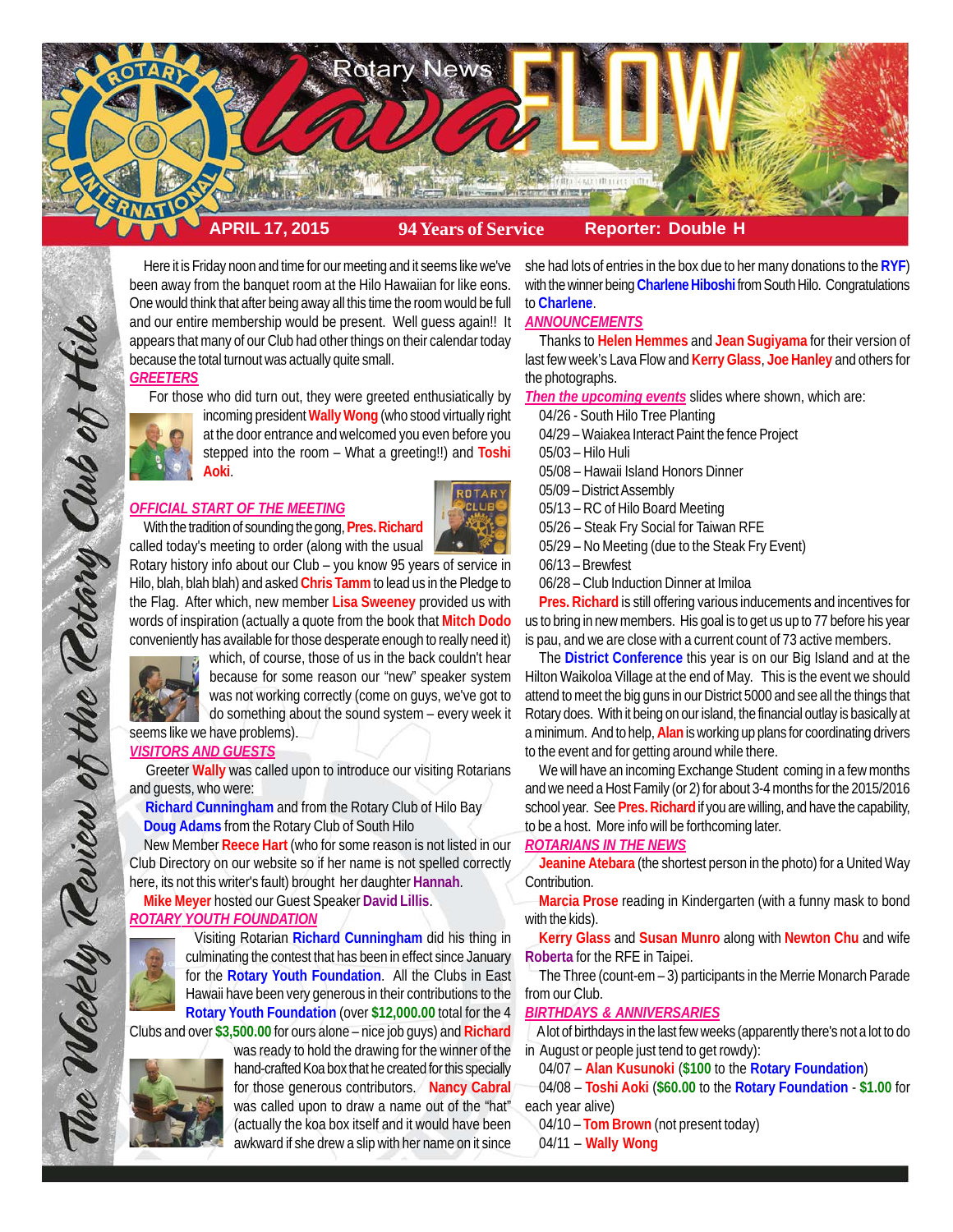# *Birthdays:*

**Alan Kusunoki** April 7 **Toshi Aoki** April 8 **Tom Brown** April 10 **Wally Wong** April 11 **Sally O'Brien** April 14 **Jenny Johnson** April 15 **Bob Hanley** April 16 **Joe Hanley** April 26 **Alberta Dobbe** April 29

## *Club Anniversary:*

**Jeanine Atebara** April 01, 1991 (24) **Sam Wallis** April 02, 1976 (39) **Craig Shikuma** April 03, 1992 (23) **Biff Kennedy** April 12, 2013 (2) **Gay Porter** April 12, 1991 (24) **Gerard Carter** April 16, 1993 (22)

## *Wedding Anniversary:*

**None for April**

#### *Announcements:*

**April 17 - David Lillis - Toshiba America Technological communications April 24 - Club Administration Day Club Activities and Updates May 1 - Gail Takaki - RYLA 2015 Recap and Mitchell Dodo - Hawaii RotaryYouth Foundation Scholarship Presentation May 8 -Megan Lamson Marine Debris & Plastic Pollution & Reduction May 15 - Marco Mangelsdorf Big Island owned utilities company proposal June 13 - 3rd Annual Brew Fest**

|                                       | Richard Johnson |
|---------------------------------------|-----------------|
|                                       |                 |
| Immediate Past President  Kerry Glass |                 |
| Vice President  Mitchell Dodo         |                 |
|                                       |                 |
|                                       |                 |
| Sergeant-at-Arms  Cindy Boots         |                 |
|                                       |                 |
| Public Relations  Alberta Dobbe       |                 |
| Rotary Foundations  Alan Kusunoki     |                 |
| Club Service  Tom Brown               |                 |
|                                       |                 |
| Community Service  Misti Tyrin        |                 |
|                                       |                 |
| Vocational Service  Biff Kennedy      |                 |
|                                       |                 |

04/14 – **Sally Obrien** (not present today)

04/15 – **Jenny Johnson** (**\$67.00** to RC of Hilo)

04/16 – **Bob Hanley** (not present today) No Wedding Anniversaries but a lot of Club Anniversaries:

- 03/27 **Gail Takaki** (7 years)
- 04/01 **Jeanine Atebara** (24 years)
- 04/02 **Sam Wallis** (39 years wow!)
- 04/03 **Dr. Craig Shikuma** (23 years)
- 04/12 **Biff Kennedy** (2 years)
- 04/12 – **Gay Porter** (24 years)
- 04/16 **Gerard Carter** (22 years)

## *HAPPY DOLLARS*

**Chris Tamm** is **\$20.00** happy to be back home after traveling for 6 weeks.

**Richard Cunningham** was **\$5.00** happy for our Club's generous contibutions to the Youth



Exchange campaign. **Glenn Harris** was also **\$20.00** happy to be back from all his traveling too. **Reese** was **\$2.00** happy to

be here in Hilo at Rotary rather than Chicago (where she is originally from).

**Lorraine Shin** was **\$10.00** happy

for her grandson's performance in a Kid's Martial Arts contest.

**Doug Adams** was **\$5.00** happy to be able to talk about his Club's fundraising dinner (the Hilo Huli).

**Pres. Richard** (himself) was **\$5.00** happy for being able to participate in a Mardi Gras Float in New Orleans later.

**Nancy** was **\$20.00** happy after spending a few days in

Honolulu with fellow Rotary member **Lorriane Inouye** and seeing her open door policy (which apparently is unusual

for politicians in Honolulu). *GUEST SPEAKER*

**Mike Meyer** had the good fortune to introduce his boss **David Lillis** as our guest speaker to talk about how technology has changed the way we work.

**Mr. Lillis** works for Toshiba, which most of us have heard of, and his title is "Sales/Engineer" which seems like an oximoron – the two just don't go together – and is from the Fort Worth, Texas

area (GO COWBOYS!! - something **Cindy** really didn't want to hear). His job is basically making communications and tasking easier for us in our mobile workplace.

He talked a lot of comparing how jobs have evolved now from the way they used to be because of phones, Iphone, Ipads, computers, WIFI, etc. and how everyone now is accessible almost everywhere. Basically he unifies communication



We now basically have long distance access to everywhere as if we were in the home office. No need to feel isolated. Our customers need answers and technology offers solutions.



Mobility applications allow keeping in touch virtually a sure thing. VOIP (voice over in put) helps companies retain employees because everyone can be reached and utilized whereever they are. The world is becoming "Flat" world as accessibility is available.

Of course you still need to personally keep in touch face to face (customers still tend to like that) but technology keeps you instantly available to them if they need you like right away.

With this, he answered a few questions from us and then **Pres. Richard** presented him with our Rotary coffee cup and miscellaneous items as our traditional (now traditional) way of saying "Thank You".

 **Stew Hussey** honored us by leading us in the recitation of the **4-way test** and then **Pres. Richard** gonged the meeting to a close

See you all next week.

Pau.





**Hiroshima South Rotary** Celebrating their 60th Anniversary April 2016 "Sister Relations" Celebrating our 50th Anniversary



Naomi is planning a super itinerary. Save your \$\$\$ - approx. cost \$ 4,500 per person